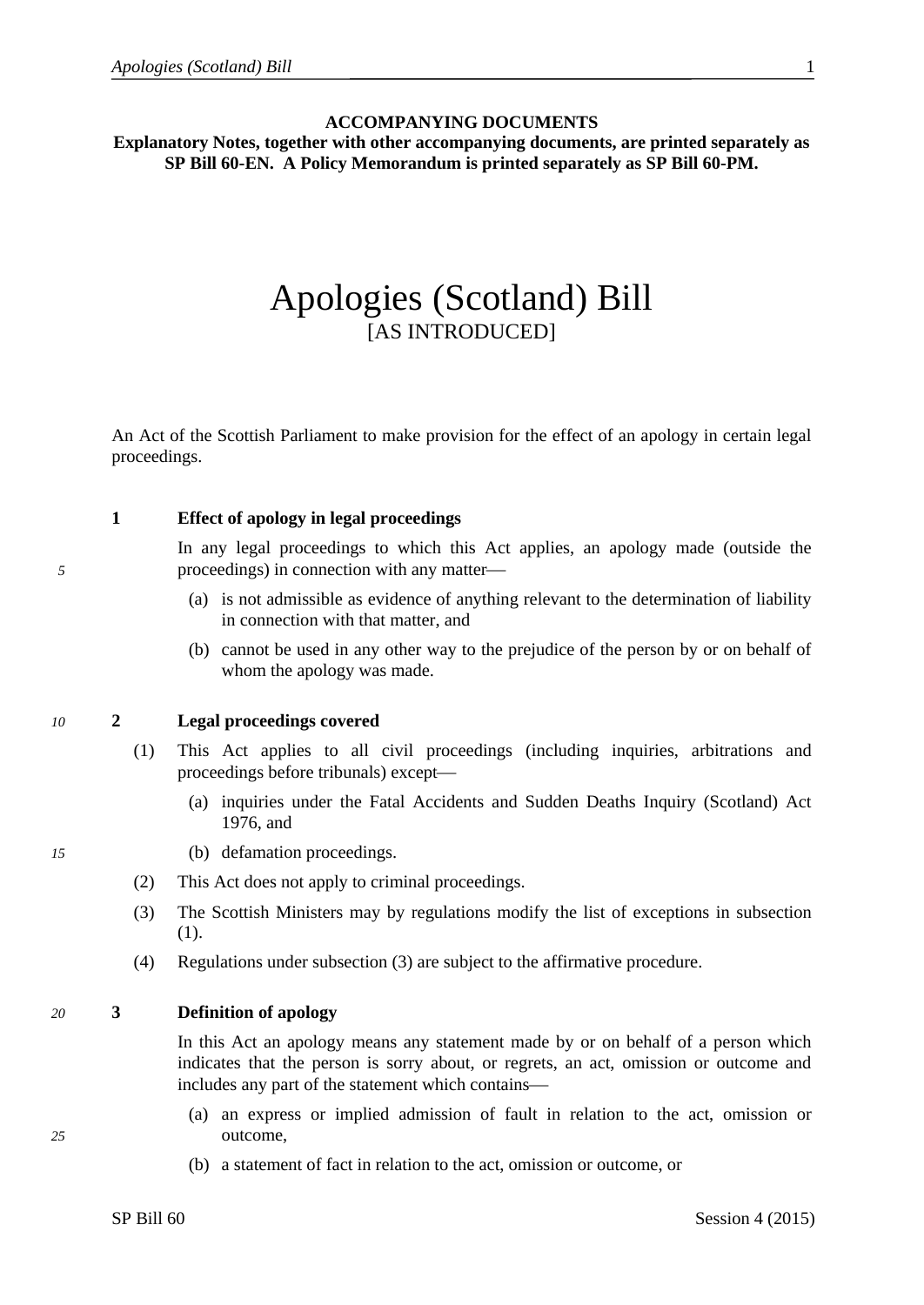(c) an undertaking to look at the circumstances giving rise to the act, omission or outcome with a view to preventing a recurrence.

## **4 No retrospective effect**

This Act applies to an apology only if

- *5* (a) the apology is made after the time when section 1 comes into force, and
	- (b) the legal proceedings referred to in that section have not begun before that time.

## **5 Commencement**

- (1) This section and section 6 come into force on the day after Royal Assent.
- (2) The other provisions of this Act come into force at the end of the period of 6 months *10* beginning with the day of Royal Assent.

## **6 Short title**

The short title of this Act is the Apologies (Scotland) Act 2015.